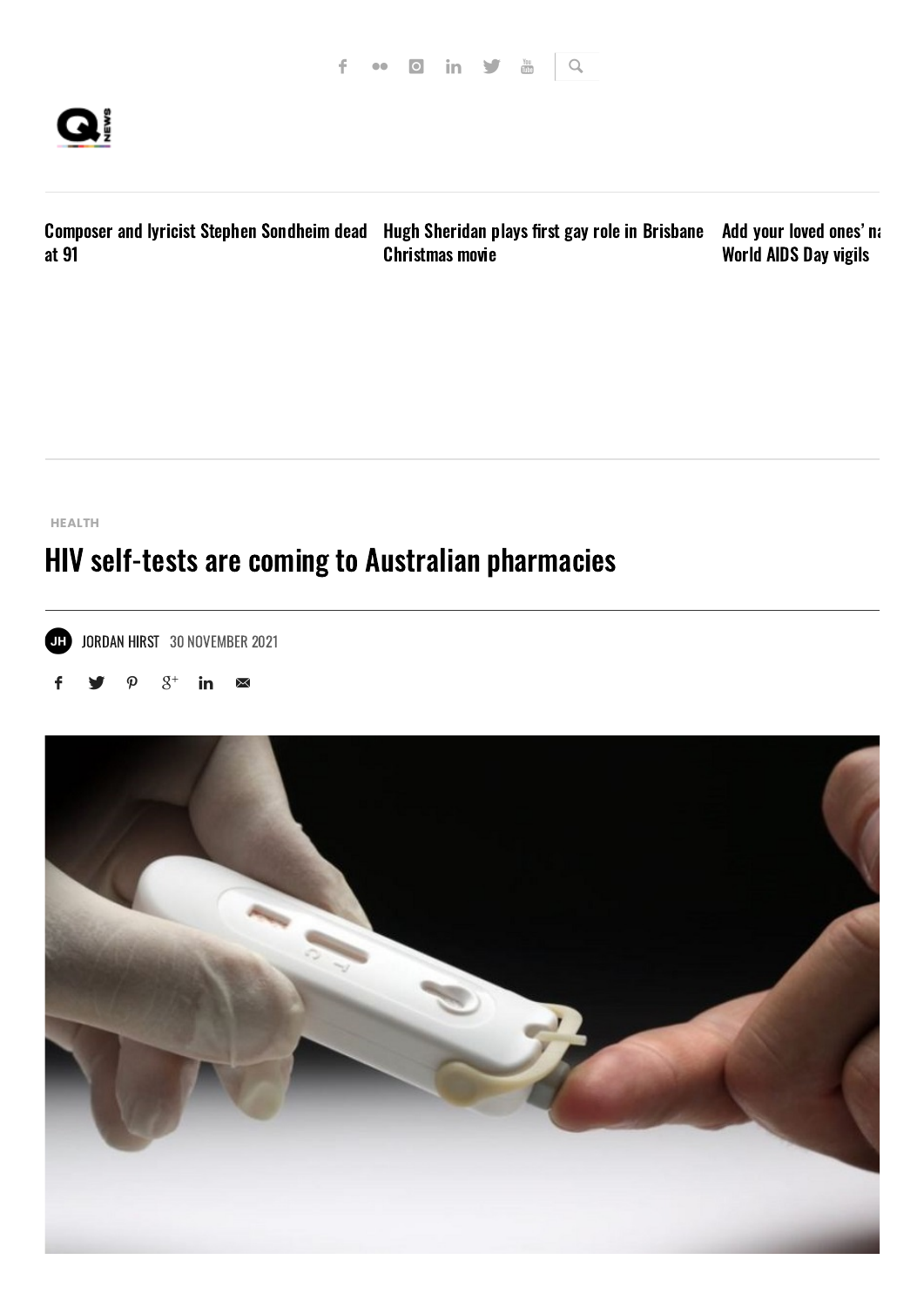Photo: Atomo Diagnostics **oon be able to test themselves for HIV at home with self-test kits soon to go** on sale at pharmacies.

The test kits will cost \$25 each. From mid-December they'll be available, initially at Serafim's pharmacy in Sydney's Taylor Square and Western Australia's 777 pharmacy network.

More pharmacies around the country will also start selling the self-test kits in the new year.

The HIV self-tests, produced by Atomo Diagnostics, are the first and only ones of their type approved by Australia's Therapeutic Goods Administration.

Atomo co-founder and managing director John Kelly said the company is proud to make the important tool more widely available.

He described the rollout of the self-tests through pharmacies as a "significant step forward" in Australia's fight against HIV transmission.

### HIV self-tests a critically important new tool

It's World AIDS Day on Wednesday, which this year is commemorating 40 years of HIV.

The Australian Federation of AIDS Organisations (AFAO) has welcomed the announcement of the "critically important" HIV self-test kits.

"Testing is absolutely critical to preventing HIV transmission," CEO Darryl O'Donnell said.

"Once people know their status they can start treatment which allows them to completely suppress the virus, preventing further transmission.

"Testing is the first step. This device gives people who wish to test the choice to do so at home.

"While stigma and discrimination are easing they still present barriers for many people knowing their status.

"Being able to perform a finger prick test in the comfort of your own home will encourage more people to test for HIV."

### Sydney and WA pharmacies first to sell self-test kits

Sydney-based Serafim Pharmacy's managing director Nick Serafim said the self-tests are an "accurate and convenient" way to test for HIV.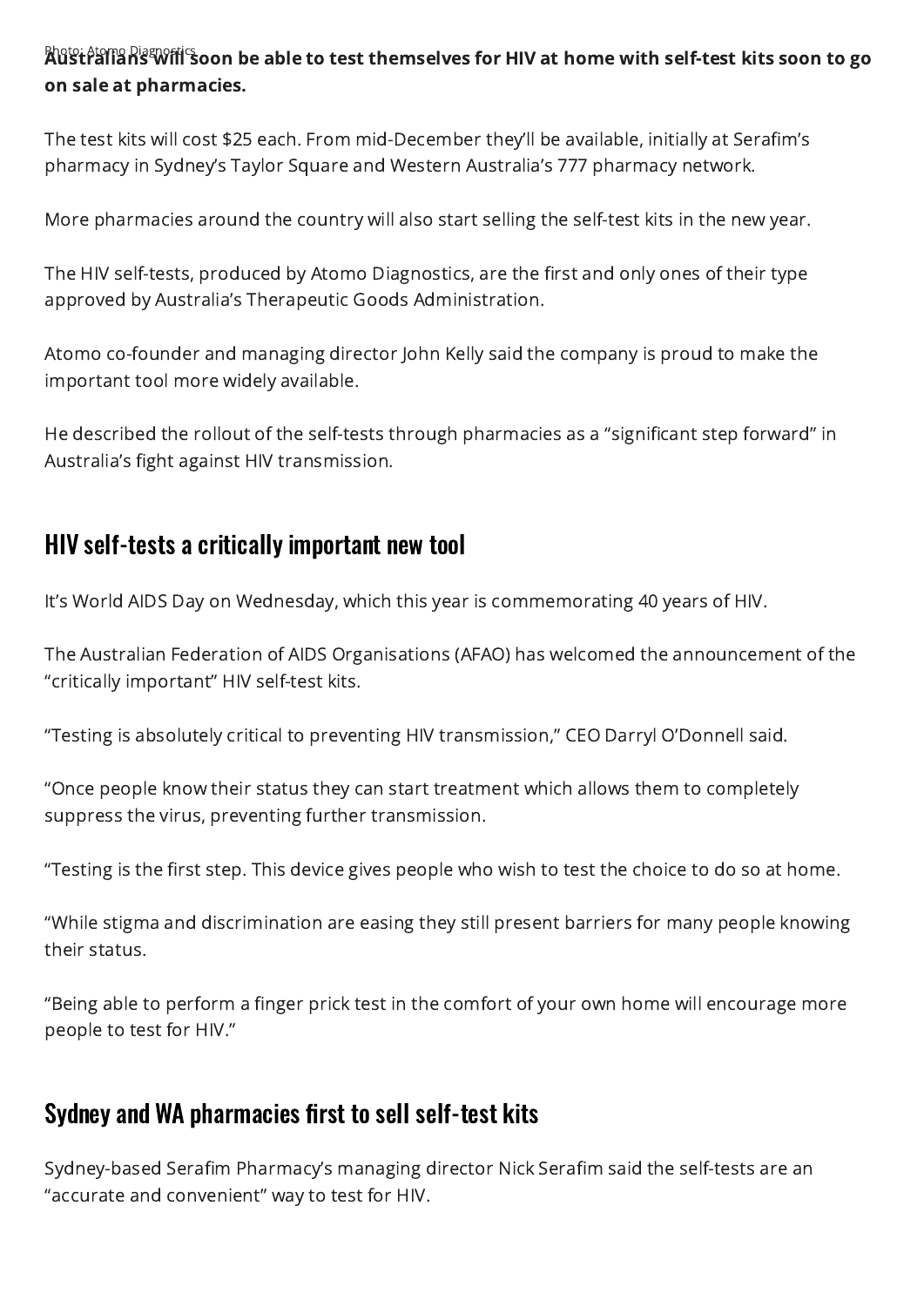"This in turn enables patients to seek effective treatment options as soon as possible," he said.

"Serafims Bourke St Pharmacy is stocking the ATOMO HIV Self-Test especially for those patients not getting regular testing through their doctors."

And in Western Australia, Pharmacy 777 Group's Kristian Ray said the pharmacies also provide support to connect people to allied health and HIV support services in their local area.

Ray said the company is also working to improve access to support across the state including in regional locations, where local services may be limited.

For the latest [lesbian](https://qnews.com.au/?s=lesbian), [gay](https://qnews.com.au/?s=gay), [bisexual](https://qnews.com.au/?s=bisexual), [transgender](https://qnews.com.au/?s=transgender), [intersex](https://qnews.com.au/?s=intersex) and [queer](https://qnews.com.au/?s=queer) ([LGBTIQ](https://qnews.com.au/?s=LGBTIQ)) news in Australia, visit [qnews.com.au](https://qnews.com.au/). Check out our latest [magazines](https://qnews.com.au/magazine/) or find us on [Facebook](https://www.facebook.com/QNewsMag), [Twitter](https://twitter.com/qnews_media), [Instagram](https://www.instagram.com/qnewsmag) and [YouTube](https://www.youtube.com/user/QNewsAustralia).



 $\blacktriangleright$  [HIV,](https://qnews.com.au/tag/hiv/)[NSW,](https://qnews.com.au/tag/nsw/)[sydney,w](https://qnews.com.au/tag/sydney/)estern [australia](https://qnews.com.au/tag/western-australia/)

#### **Get the best of what's queer.**

Email Address

Subscribe

## No Comment

Leave a reply

Your email address will not be published. Required fields are marked \*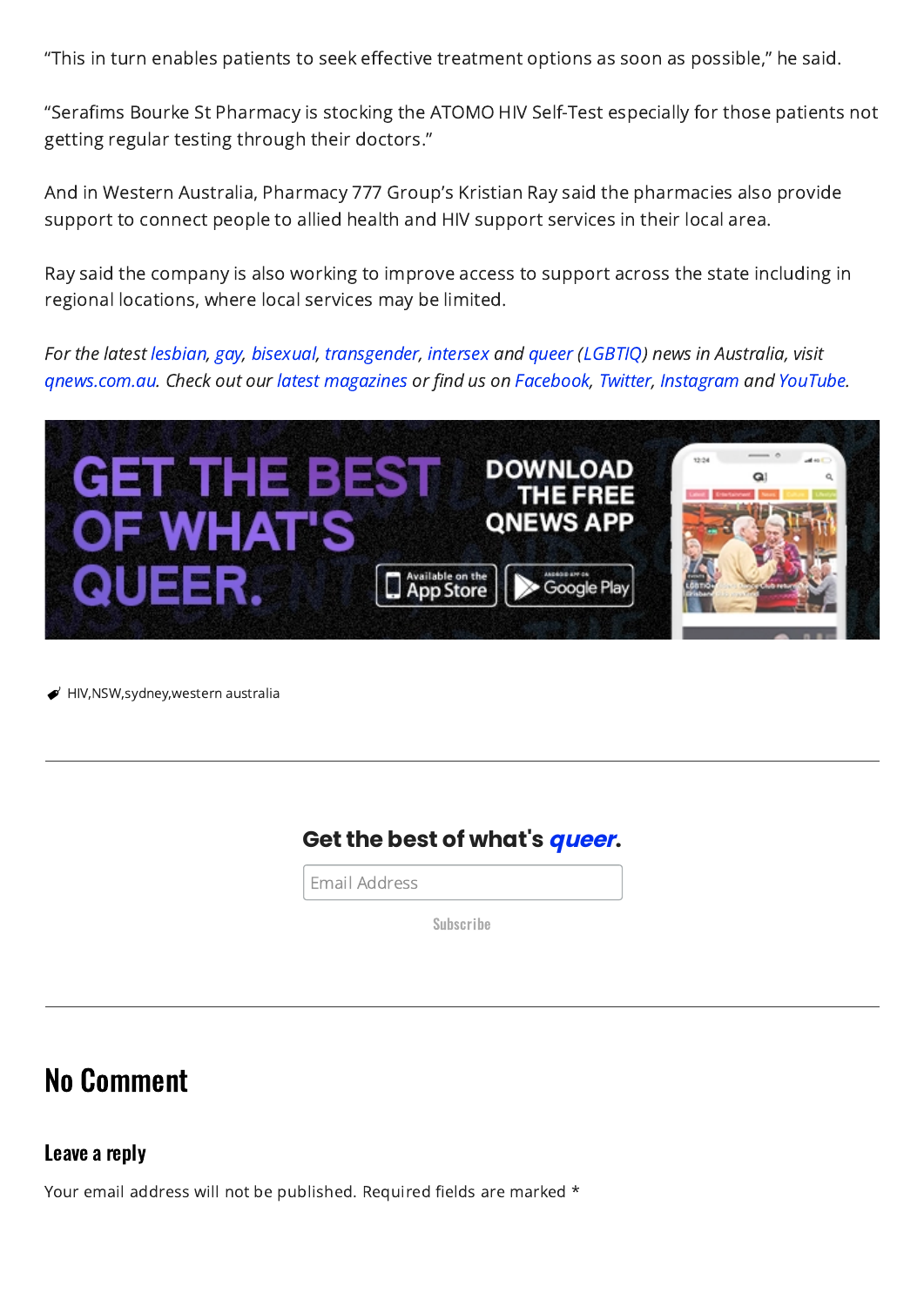Name\*

Email\*

Website

 $\Box$  Save my name, email, and website in this browser for the next time I comment.

 $\mathcal{A}$ 

Submit Comment

# Related Posts